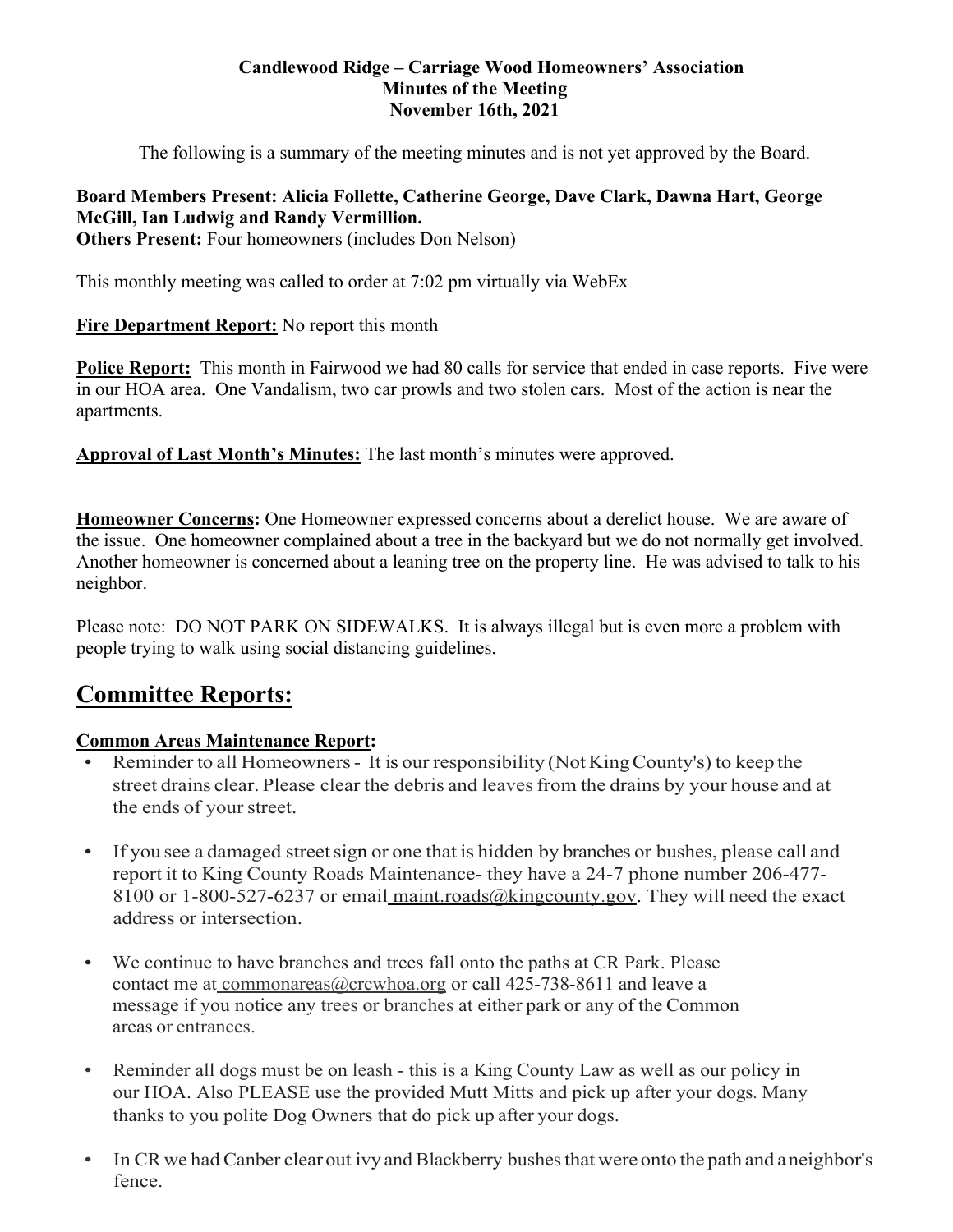- After the survey of CW Park showed that the HO with the new fence was indeed over his property line, we have reached an agreement that they will move it back to the property line and also lower the height to 6 ft. Due to the weather and the backlog of his fence contractor the HOA has granted a time extension to May.2022.
- King County Sheriff Patrols and requests will now be coordinated by the CAM Chair and monthly reports will be submitted before each monthly meeting. Please contact the Board with any areas of concern and we will do our best to accommodate.
- Please keep a watch for suspicious Activity and call 911
- **Reminder:** Our parks are private parks which exist for the use and enjoyment of HOA residents, their families and guests. They are not public parks. Our park usage rules apply to everyone. Following are some of the rules that have been established to maximize safety, and minimize liability and maintenance cost:
- A. Park Hours: 9:00 am to dusk.
- B. No Smoking, alcohol, drugs, loud music, golfing, motorized vehicles or **Fireworks** are allowed.
- C. Animals must be leashed, and owners are responsible for cleaning up after their animals.

# **ACC Report:**

We accept ACR requests via e-mail or U.S mail. We have noticed that paint requests have been received lately without paint chips as well as requests without ACR forms. All requests must be accompanied by ACR forms which must be signed, include a valid address and functioning phone number and, if for paint or stain, must include paint chips or specific manufacturer and name/code so it can be found on the web and note which paint is for what part of the house (body, trim, deck, gutters, door, …). If you want to speed up your notification, be sure that your email address is clearly written. Paint samples are required even if painting the same color as existing. Approvals are good for 180 days.

The ACC will consider ACRs with virtual paint chips but only when there is no question as to whether they would be approved.

ACC requests for this month were: 2 fences 1 shed (which was disapproved because it was oversized) 1 tree removal 1 mail box replacement 1 paint

# **Complaints Negotiations Report:**

One complaint about a bright house paint job.

**Treasurer's Report:**

Reports look good.

# **Legal and Insurance Report:**

Will be discussed in executive session

# **Community Events Committee**

We need volunteers. The Easter Egg Hunt was cancelled due to the lack of volunteers. The Garage Sale and Summer Event are also canceled for the same reason.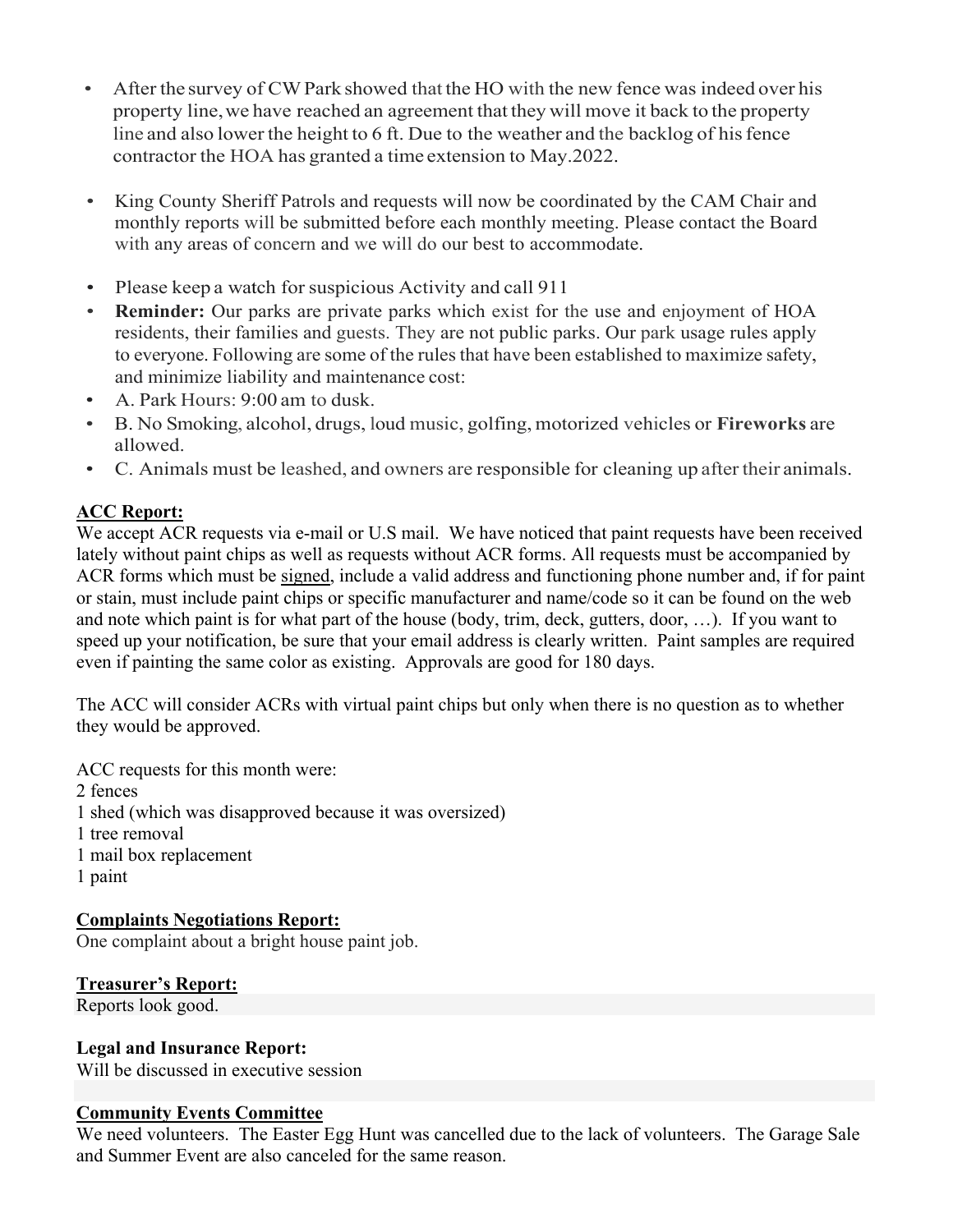# Cul-de-Sac Committee Report – November 2021

- Inspected all 18 Cul-de-Sac Islands and 5 Retention/Detention Ponds within the last week
	- o Trees, plants and general maintenance:
		- No change for November
	- o Retention/Detention Pond Issues:
		- Chain Link Gate at large CW Retention Pond and "No Dumping" Sign at  $3<sup>rd</sup>$ entrance to CW have been repaired by King County
- No Island renovation recommended at this time no change in Island score for November

Respectfully submitted – Randy Vermillion

Please note that, if a home owner wants to reserve a park, he or she should contact the CAM chair at commonareas  $@$ crcwhoa.org or call 425-738-8611 #80 and leave a message.

#### **Web Site:**

Ian is now Web Master. We are looking at a new website design and email system. AFH paperwork has been posted on the Forms page.

### **Capital Improvement Committee:**

No report this month. On hold until next spring.

### **Nominating Committee**

Currently we have no open positions on the Board

#### **Old Business:**

The postcard review is done. It worked out well.

#### **New Business:**

The annual meeting will be virtual again. Catherine will send everyone the 2021 annual meeting presentation as a starting point for the 2022 presentation.

**Please note that non safe and sane fireworks are illegal in the HOA because they are illegal in unincorporated King County.** Several years ago we had a house in our HOA burn down due to fireworks.

If you would like to give us your email address in order to be added to our email announcements, please send your info to bookkeeper@crcwhoa.org. No one will see your email and we will not give it to anyone.

Roles for the 2021 HOA Board Members

| George McGill    | President / Common Areas Chair                       |
|------------------|------------------------------------------------------|
| Catherine George | Reporting Secretary / ACC Chair                      |
| Alicia Follette  | Complaints / Treasurer                               |
| Dawna Hart       | Member at Large                                      |
| Ian Ludwig       | Vice President / ACC Member / CAM Member/ Web Master |
| Randy Vermillion | ACC Member / Cul-de-sac Chair                        |
| David Clark      | Member at Large                                      |
| *Don Nelson      | Legal and Insurance                                  |
|                  |                                                      |

\* Volunteer, not a Board Member